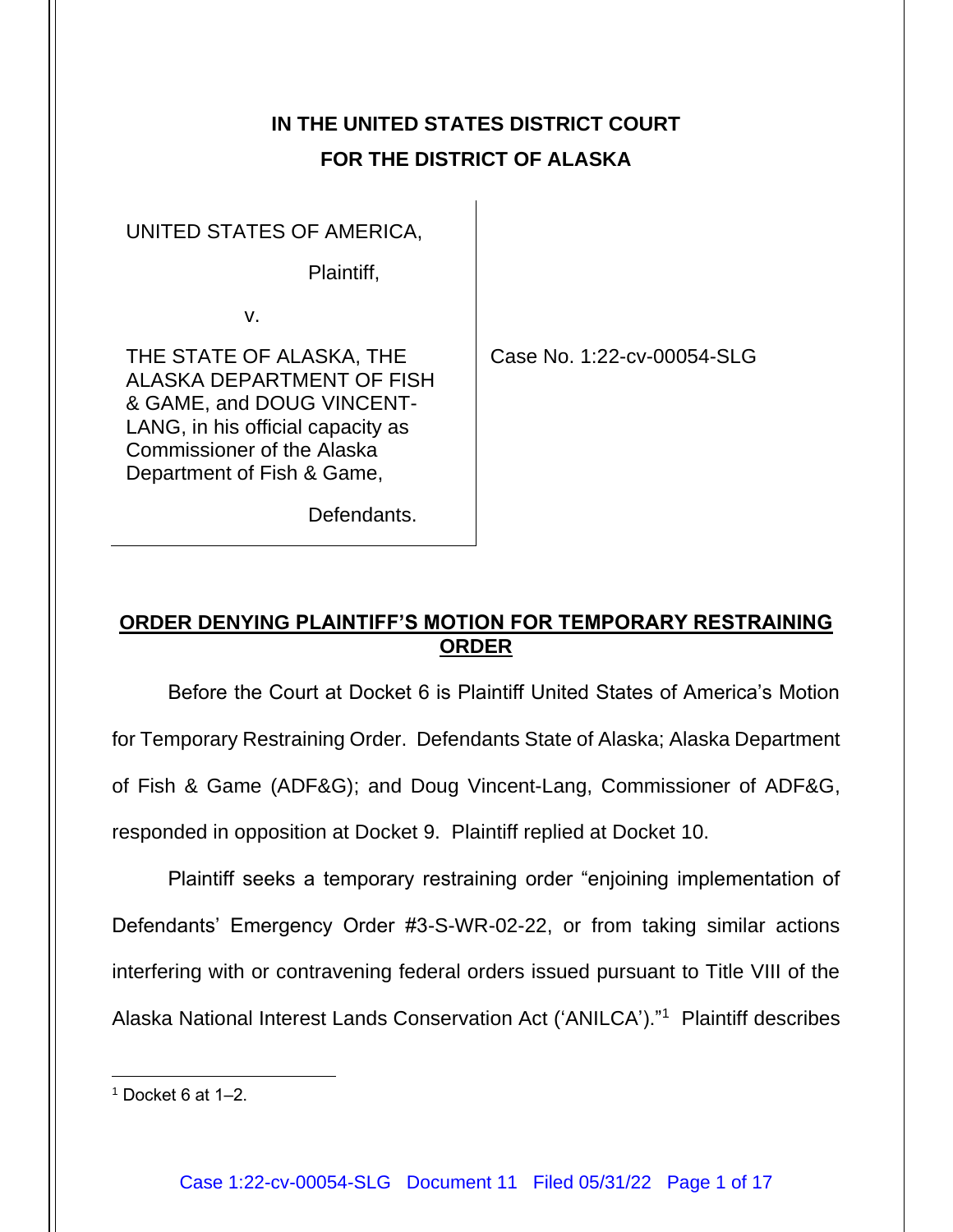Defendants' Emergency Order #3-S-WR-02-22 as "purport[ing] to open the Kuskokwim River within the Yukon Delta National Wildlife Refuge to gillnet fishing by all Alaskans in violation of federal orders issued to effectuate the ANILCA Title VIII rural subsistence priority."<sup>2</sup> Defendants respond that Plaintiff has not met its burden to justify the immediate entry of a temporary restraining order.

#### **I. Background**

Running more than 700 miles in southwest Alaska before it ends in the Bering Sea, the Kuskokwim River is the longest free-flowing river in the United States that is contained entirely within one U.S. state. Approximately 180 miles of the Kuskokwim River runs within the Yukon Delta National Wildlife Refuge (the Refuge) beginning at the mouth of the river. $3$  The Kuskokwim River contains several species of salmon, including Chinook and chum salmon. "The residents of the local villages along the Kuskokwim River and its tributaries are almost entirely federally qualified subsistence users, both native and non-native, who are highly dependent on salmon as a source of food."<sup>4</sup> In addition, "subsistence

- <sup>3</sup> Docket 5-1 at 2, ¶ 3 (Decl. of Boyd Blihovde).
- <sup>4</sup> Docket 5-1 at 3, ¶ 8 (Decl. of Boyd Blihovde).

 $2$  Docket 6 at 2-3.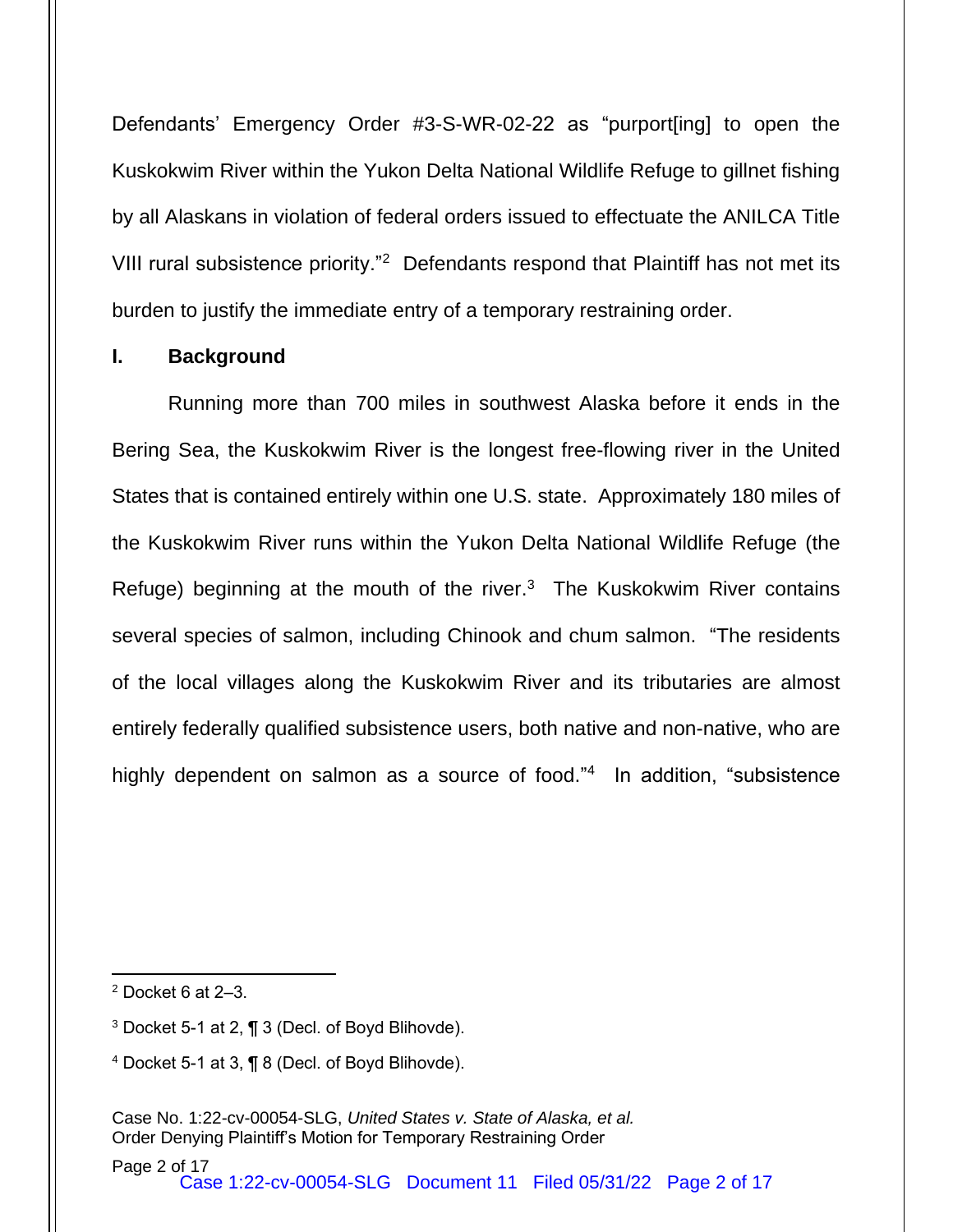harvest of salmon is engrained with the culture and identity of these Kuskokwim area rural residents."<sup>5</sup>

## **A. ANILCA's rural subsistence use priority**

Subsistence hunting and fishing by rural Alaskans along the portion of the Kuskokwim River located within the Refuge is protected and prioritized by federal law. In 1980, Congress passed the Alaska National Interest Lands Conservation Act (ANILCA).<sup>6</sup> Congress intended, in part, "to provide the opportunity for rural residents engaged in a subsistence way of life to continue to do so."7 "Subsistence uses" are defined in ANILCA to include "customary and traditional uses by rural Alaska residents of wild, renewable resources . . . . "<sup>8</sup> Accordingly, Title VIII of ANILCA provides that rural subsistence users are given priority to hunt and fish on federal land and waters within Alaska.<sup>9</sup>

## **B. Coinciding federal and state fishing regulations**

The Federal Subsistence Board (FSB) has been delegated the authority to adopt regulations that aim to preserve healthy populations of fish within federal

<sup>8</sup> 16 U.S.C. § 3113.

<sup>9</sup> 16 U.S.C. § 3112(2).

<sup>5</sup> Docket 5-1 at 3, ¶ 8 (Decl. of Boyd Blihovde).

<sup>6</sup> Pub. L. No. 96-487, 94 Stat. 2371 (1980) (codified as amended in scattered sections of 16 U.S.C., 43 U.S.C., 48 U.S.C., and 54 U.S.C.).

 $7$  16 U.S.C. § 3101(c).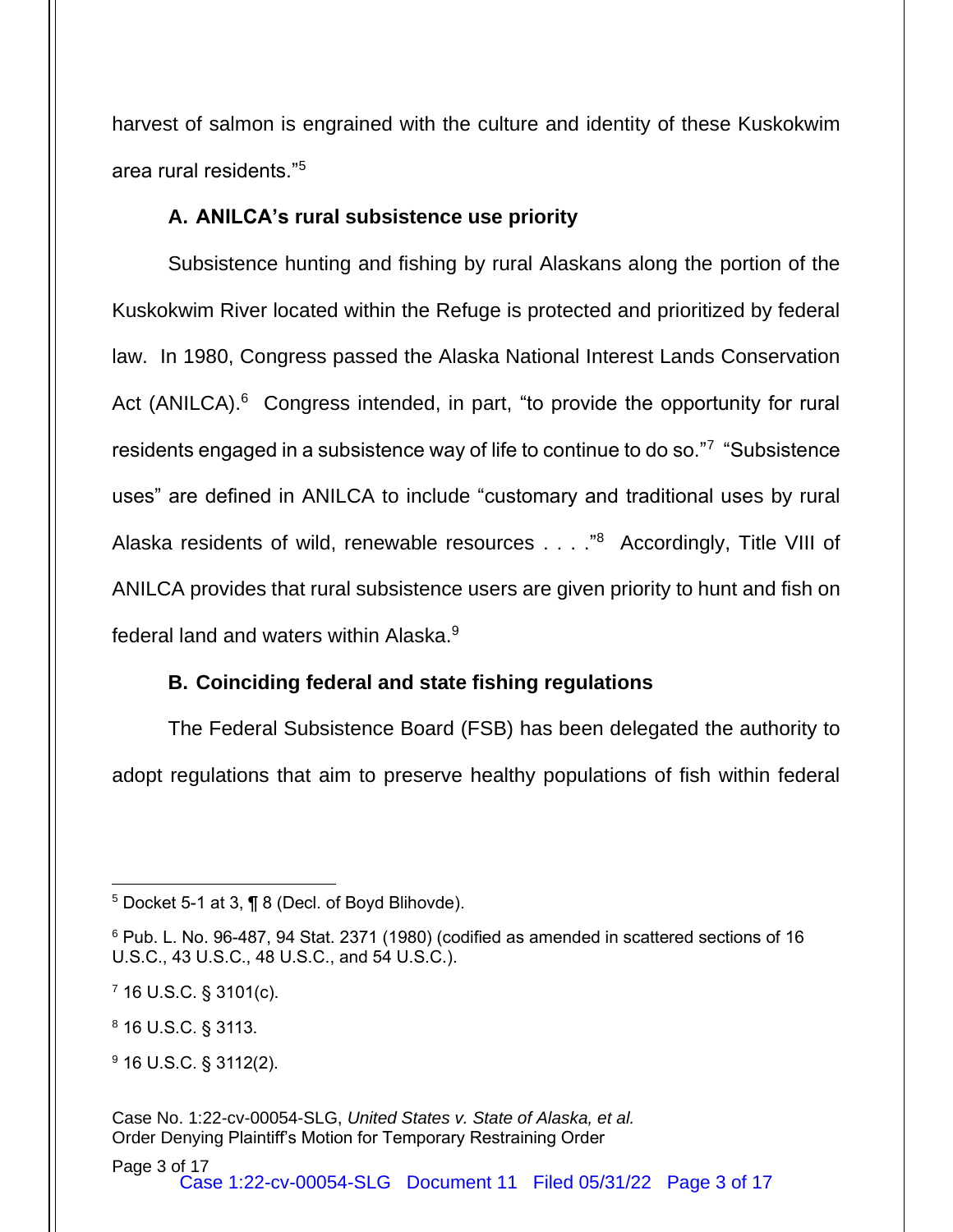lands in Alaska and implement ANILCA's rural subsistence use priority.<sup>10</sup> This authority allows the FSB to take emergency action to restrict or close fishing on public lands for non-subsistence uses if "necessary for the conservation of healthy populations of fish" so as to continue subsistence uses of such fish.<sup>11</sup> The FSB's regulations provide for the delegation of authority to agency field officials to "set harvest and possession limits, define harvest areas, specify methods or means of harvest, specify permit requirements, and open or close specific fish or wildlife harvest seasons."<sup>12</sup>

In 2021 and 2022, the FSB and agency field officials determined that closing the 180-mile section of the Kuskokwim River with the Refuge to non-subsistence uses was "necessary to conserve the fish population for continued subsistence uses of the Chinook salmon upon which rural residents of the area depend."<sup>13</sup> Accordingly, "the FSB and agency field officials exercised their authority under ANILCA to issue emergency special actions to close the 180-mile section of

 $12$  50 C.F.R. § 100.10(d)(6).

<sup>10</sup> 16 U.S.C. § 3124; *see Alaska v. Fed. Subsistence Bd.*, 544 F.3d 1089, 1092 & n.1 (9th Cir. 2008) (explaining that Congress authorized the Secretary of the Interior and the Secretary of Agriculture to promulgate regulations, and they issued identical regulations codified at 50 C.F.R. pt. 100 and 36 C.F.R. pt. 242 establishing the Federal Subsistence Board).

<sup>11</sup> 16 U.S.C. § 3125(3).

<sup>13</sup> Docket 1 at 3, ¶ 4; *accord* Docket 1-1 at 4 ("The closure of Federal public waters to the harvest of salmon with gillnets beginning June 1 is based on conservation concerns and provisions of opportunity for subsistence uses."); Docket 5-1 at 4, ¶ 11 ("[I]n 2021 and 2022, the underlying basis for my decisions relating to harvest of salmon has been to reach an escapement of at least 110,000 Chinook while allowing at least some opportunity for federally qualified local residents to address their subsistence needs.") (Decl. of Boyd Blihovde).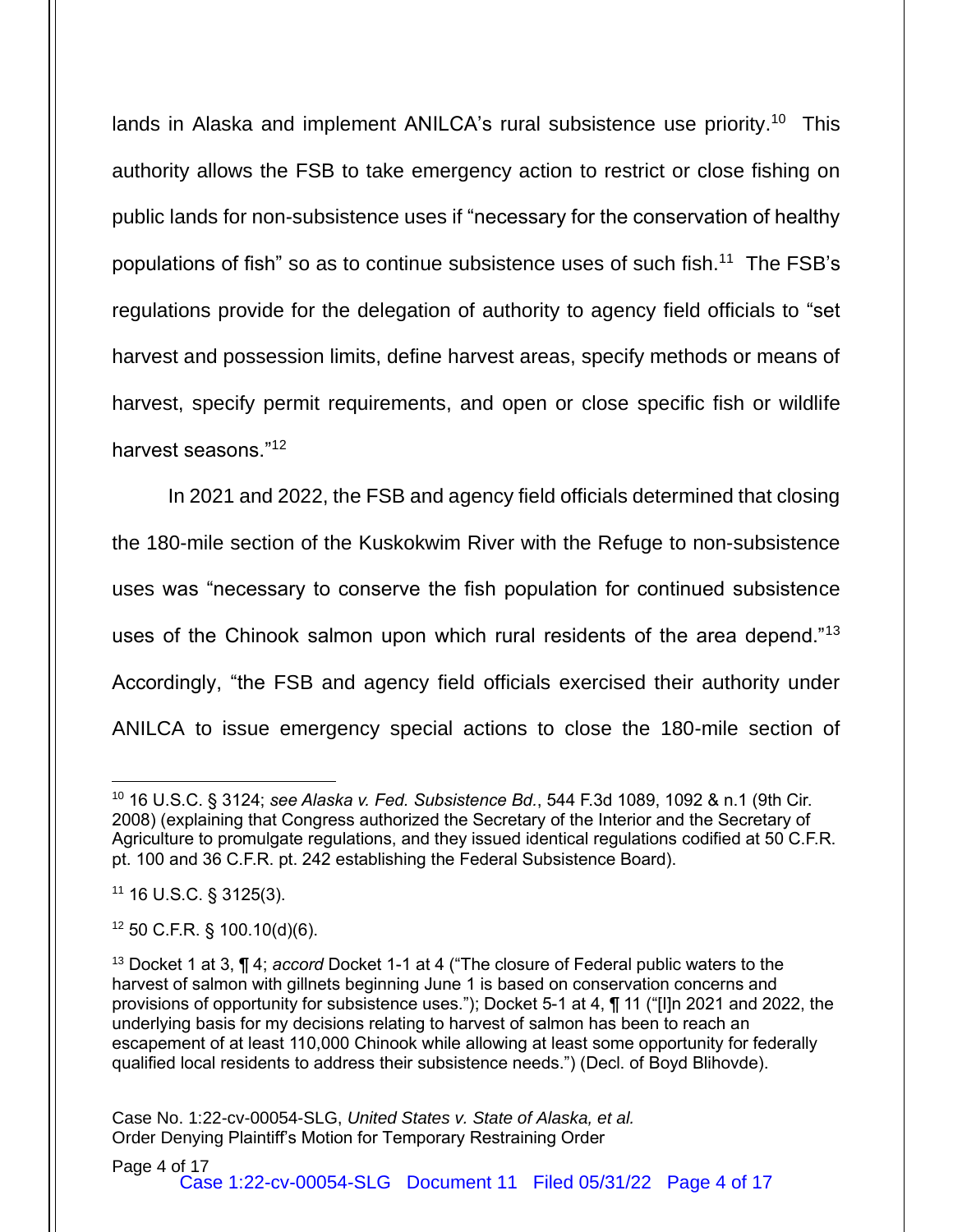Kuskokwim River within the Yukon Delta National Wildlife Refuge . . . to nonsubsistence uses, while allowing limited subsistence uses by local rural residents under narrowly prescribed terms and means of harvest."<sup>14</sup> Each year, ADF&G subsequently issued its own emergency orders that overlapped with, and are to some degree inconsistent with, the FSB's emergency actions.

### **1. 2021 federal and state closures**

In May 2021, federal authorities in an emergency special action closed the Kuskokwim River located within the Refuge to all gillnet fishing of salmon, beginning on June 1, 2021. However, the closure action provided five dates during which federally qualified subsistence users could use gillnets to fish.<sup>15</sup> Federal authorities later added additional days and locations during which federally qualified subsistence users could use gillnets within the Refuge.<sup>16</sup> At no time during the federal closure were non-federally qualified users allowed by federal

 $16$  Docket 1-1 at 5 (Federal ESA #3-KS-02-21); Docket 1-1 at 7 (Federal ESA #3-KS-03-21).

<sup>&</sup>lt;sup>14</sup> Docket 1 at 3,  $\P$  4.

<sup>&</sup>lt;sup>15</sup> Docket 1-1 at 2 (Federal Emergency Special Action #3-KS-01-21). The emergency actions set different dates for federally qualified users to harvest salmon using set gillnets and using drift gillnets. For the purposes of this order, the Court groups the set gillnet dates and the drift gillnet dates together.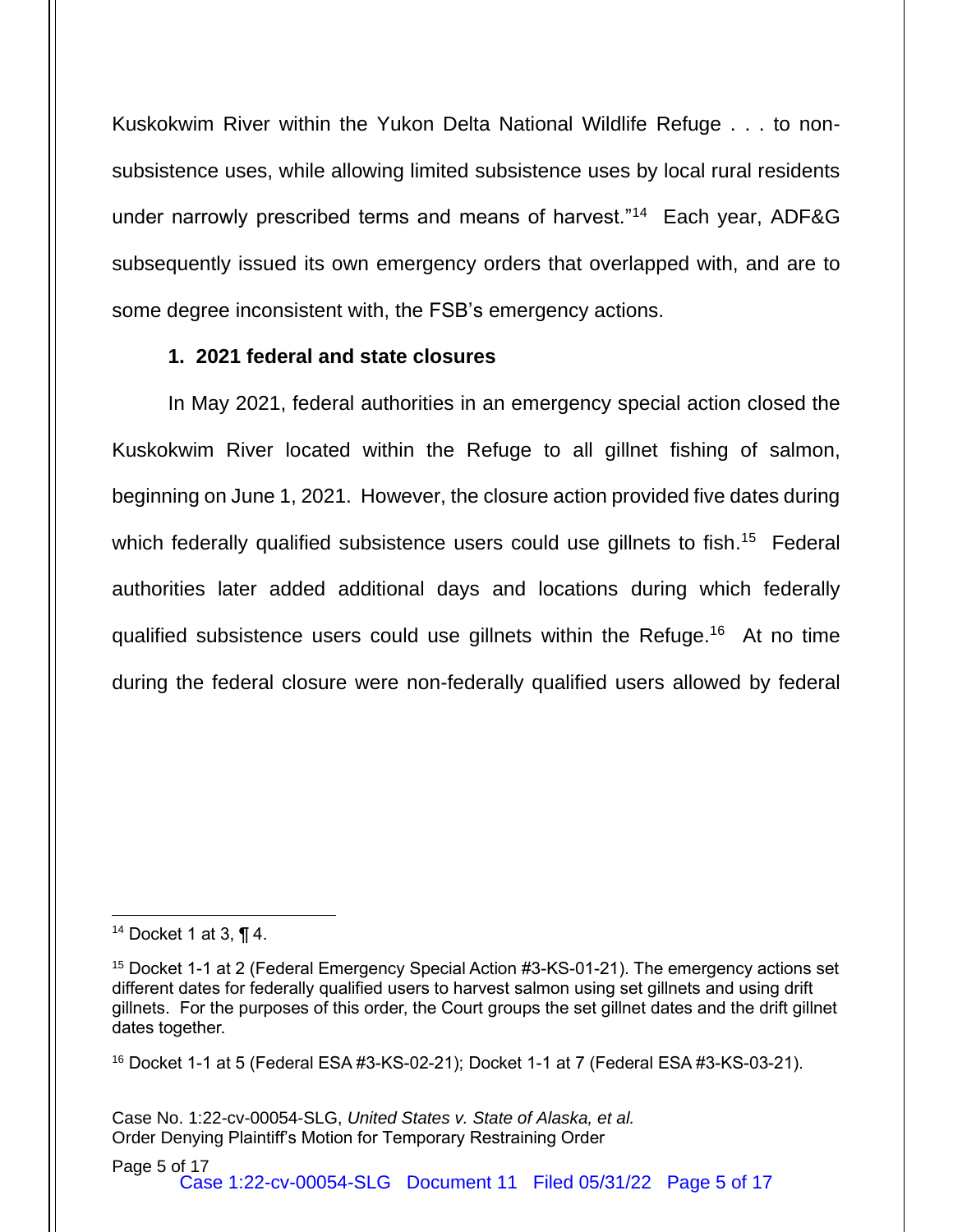emergency special actions to gillnet fish on the Kuskokwim River within the Refuge.

Several days after the first federal closure order was issued in May 2021, ADF&G issued an emergency order closing parts of the Kuskokwim River to gillnet fishing, which was consistent with the federal closure action.<sup>17</sup> However, later that same day, ADF&G issued an emergency order that allowed subsistence gillnet fishing along the Kuskokwim River for *all* Alaskans—regardless of whether they were federally qualified subsistence users—on each of the same dates that the federal emergency actions had reserved for federally qualified subsistence users. $18$ In other state emergency actions in 2021, the State authorized subsistence gillnet fishing for all Alaskans on dates when even federal subsistence gillnet fishing was not allowed.<sup>19</sup>

#### **2. 2022 federal and state closures**

On May 2, 2022, federal authorities issued an emergency special action closing the main stem of the Kuskokwim River within the Refuge to gillnet fishing for all salmon and closing river tributaries to all gillnet fishing and to the harvest of Chinook and chum salmon, effective June 1, 2022.<sup>20</sup> However, the emergency

<sup>17</sup> Docket 1-2 at 2–4 (State Emergency Order #3-S-WR-01-21).

<sup>18</sup> Docket 1-2 at 5–6 (State Emergency Order #3-S-WR-02-21).

<sup>19</sup> Docket 1-2 at 7–16 (State Emergency Orders #3-S-WR-04-21, #3-S-WR-06-21, #3-S-WR-07- 21, and #3-S-WR-08-21).

 $20$  Docket 1-1 at 10-13 (Federal ESA #3-KS-01-22).

Case No. 1:22-cv-00054-SLG, *United States v. State of Alaska, et al.* Order Denying Plaintiff's Motion for Temporary Restraining Order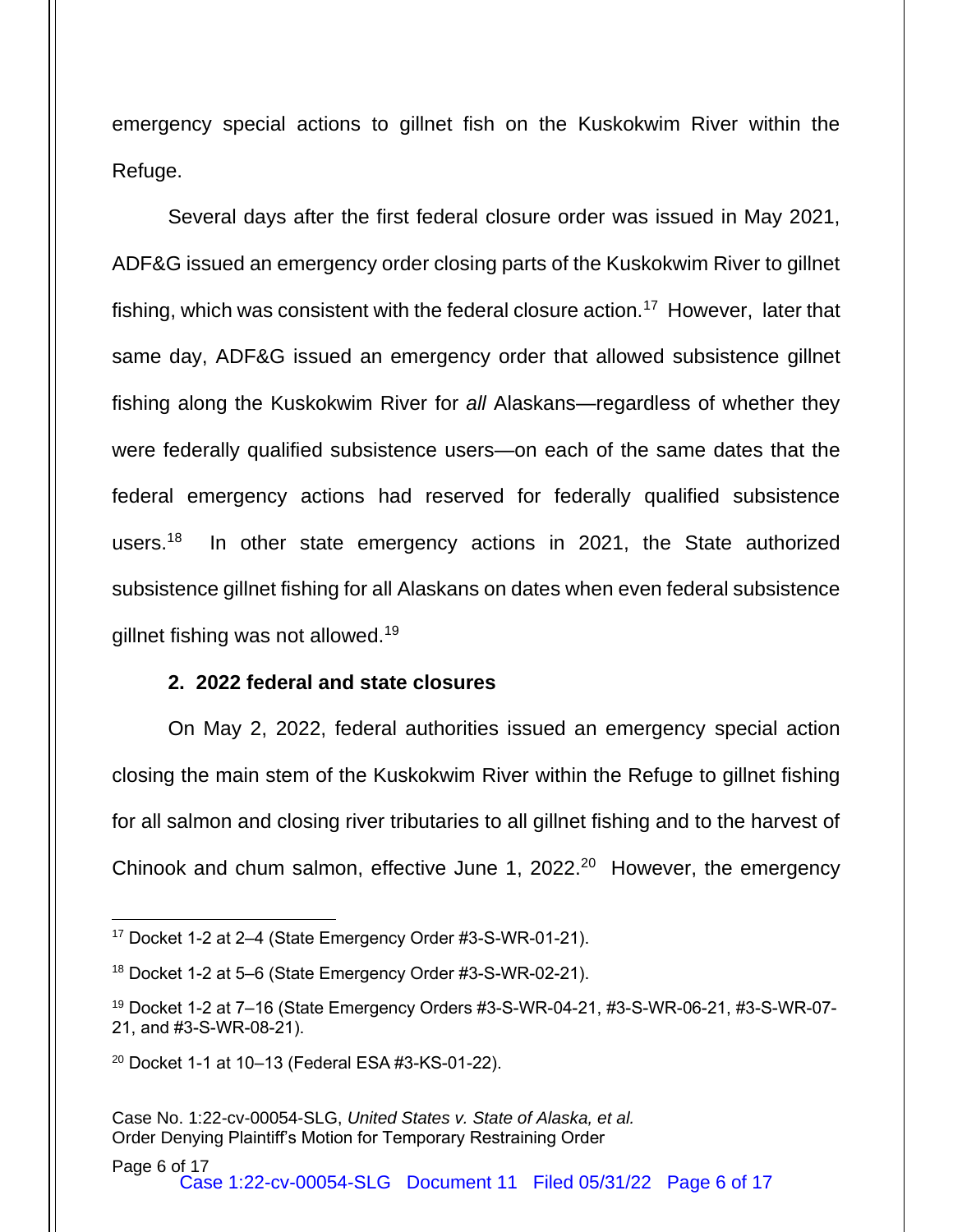action allows federally qualified subsistence users to use gillnets to harvest salmon on June 1, 4, 8, 12, and 16, 2022.<sup>21</sup>

On May 13, 2022, ADF&G issued an emergency order closing parts of the Kuskokwim River to gillnet fishing, which was consistent with the federal emergency action taken earlier that month in that regard.<sup>22</sup> However, later that same day, ADF&G issued a second emergency order that authorized subsistence gillnet fishing by all Alaskans—regardless of whether they were federally qualified subsistence users—on three of the dates that the federal emergency action had reserved for federally qualified subsistence users: June 1, 4, and 8, 2022.<sup>23</sup> The State explained that it did "not believe this opportunity under State subsistence fishing regulations will negatively impact the ability of federally qualified subsistence users from meeting their needs during these fishing periods."<sup>24</sup> The State also noted that it intended this opportunity to "allow those individuals who have been displaced to the urban areas of Alaska for educational, social, health or other reasons to practice their traditional and cultural subsistence way of life that is closely tied to the Kuskokwim River."<sup>25</sup> Plaintiff now seeks a temporary

<sup>25</sup> Docket 1-2 at 19 (State EO #3-S-WR-02-22).

<sup>21</sup> Docket 1-1 at 11–12 (Federal ESA #3-KS-01-22).

<sup>22</sup> Docket 1-2 at 17–18 (State EO #3-S-WR-01-22).

<sup>23</sup> Docket 1-2 at 19–20 (State EO #3-S-WR-02-22).

<sup>24</sup> Docket 1-2 at 19 (State EO #3-S-WR-02-22).

Case No. 1:22-cv-00054-SLG, *United States v. State of Alaska, et al.* Order Denying Plaintiff's Motion for Temporary Restraining Order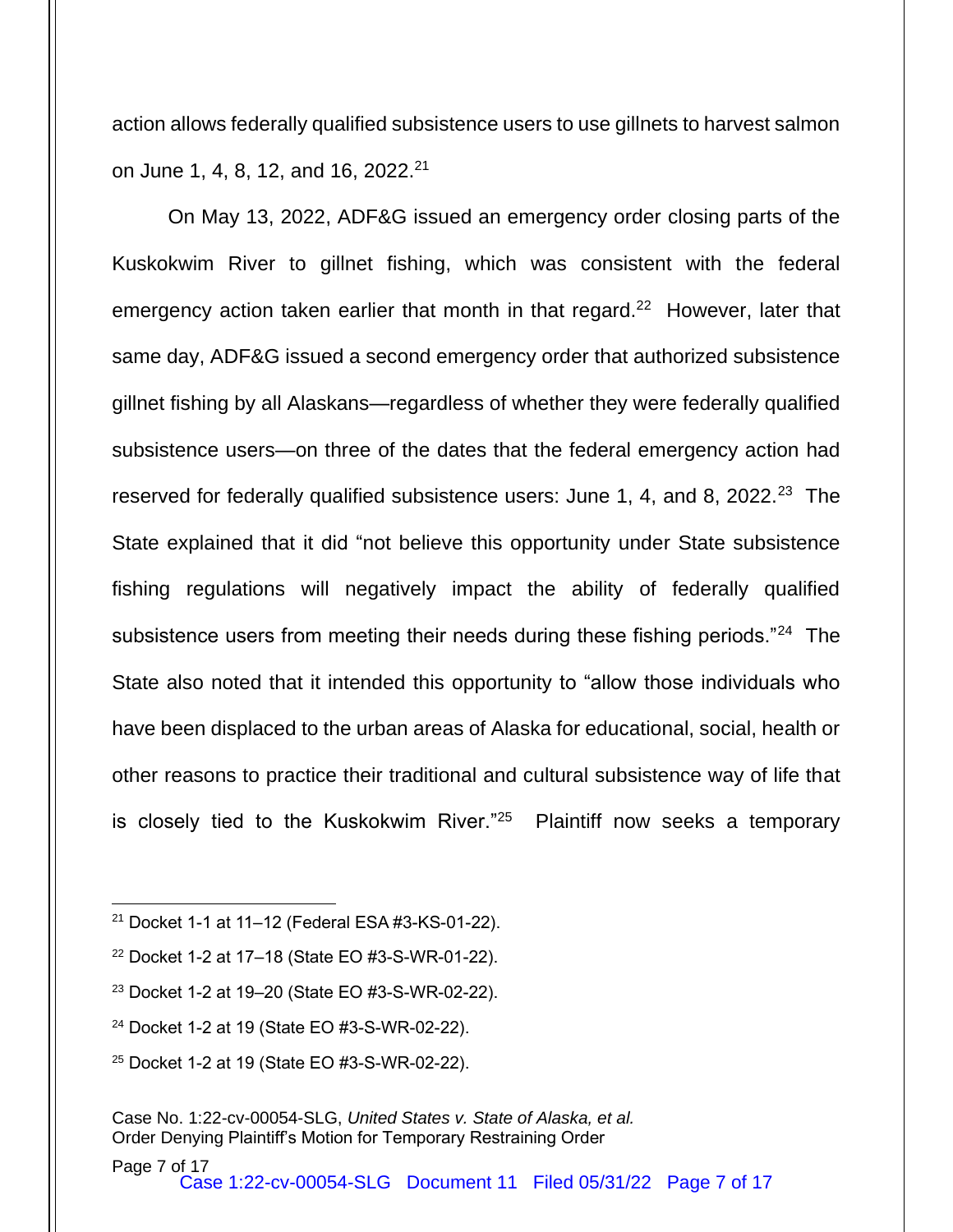restraining order that would immediately enjoin Defendants from implementing this second emergency order or otherwise authorizing gillnet fishing by non-federally qualified Alaskans on the Kuskokwim River within the Refuge, pending a ruling on Plaintiff's motion for a preliminary injunction.<sup>26</sup>

### **II. Legal standard**

The standard for obtaining a temporary restraining order is "substantially identical" to that for obtaining a preliminary injunction.<sup>27</sup> In *Winter v. Natural Resources Defense Council, Inc.*, the United States Supreme Court held that plaintiffs seeking preliminary injunctive relief must establish that (1) they are likely to succeed on the merits;<sup>28</sup> (2) they are likely to suffer irreparable harm in the absence of preliminary relief; (3) the balance of equities tips in their favor; and (4)

<sup>27</sup> *Stuhlbarg Int'l Sales Co. v. John D. Brush & Co.*, 240 F.3d 832, 839 n.7 (9th Cir. 2001).

<sup>26</sup> Docket 6-1 at 1–2 (Proposed Order).

<sup>28</sup> Following *Winter*, the Ninth Circuit addressed the first element—the likelihood of success on the merits—and held that the Circuit's "serious questions" approach to preliminary injunctions was still valid "when applied as a part of the four-element Winter test." *All. for the Wild Rockies v. Cottrell*, 632 F.3d 1127, 1131–35 (9th Cir. 2011). Accordingly, if a plaintiff shows "that there are 'serious questions going to the merits'—a lesser showing than likelihood of success on the merits—then a preliminary injunction may still issue if the 'balance of hardships tips *sharply* in the plaintiff's favor.'" *Friends of the Wild Swan v. Weber*, 767 F.3d 936, 942 (9th Cir. 2014) (quoting *Shell Offshore, Inc. v. Greenpeace, Inc.*, 709 F.3d 1281, 1291 (9th Cir. 2013)). "Serious questions are 'substantial, difficult, and doubtful, as to make them a fair ground for litigation and thus for more deliberative investigation.'" *Gilder v. PGA Tour, Inc.*, 936 F.2d 417, 422 (9th Cir. 1991) (quoting *Republic of the Philippines v. Marcos*, 862 F.2d 1355, 1362 (9th Cir. 1988)). They "need not promise a certainty of success, nor even present a probability of success, but must involve a 'fair chance on the merits.'" *Id.* (quoting *Marcos*, 862 F.2d at 1362). All of the *Winter* elements must still be satisfied under this approach for a temporary restraining order to issue.

Case No. 1:22-cv-00054-SLG, *United States v. State of Alaska, et al.* Order Denying Plaintiff's Motion for Temporary Restraining Order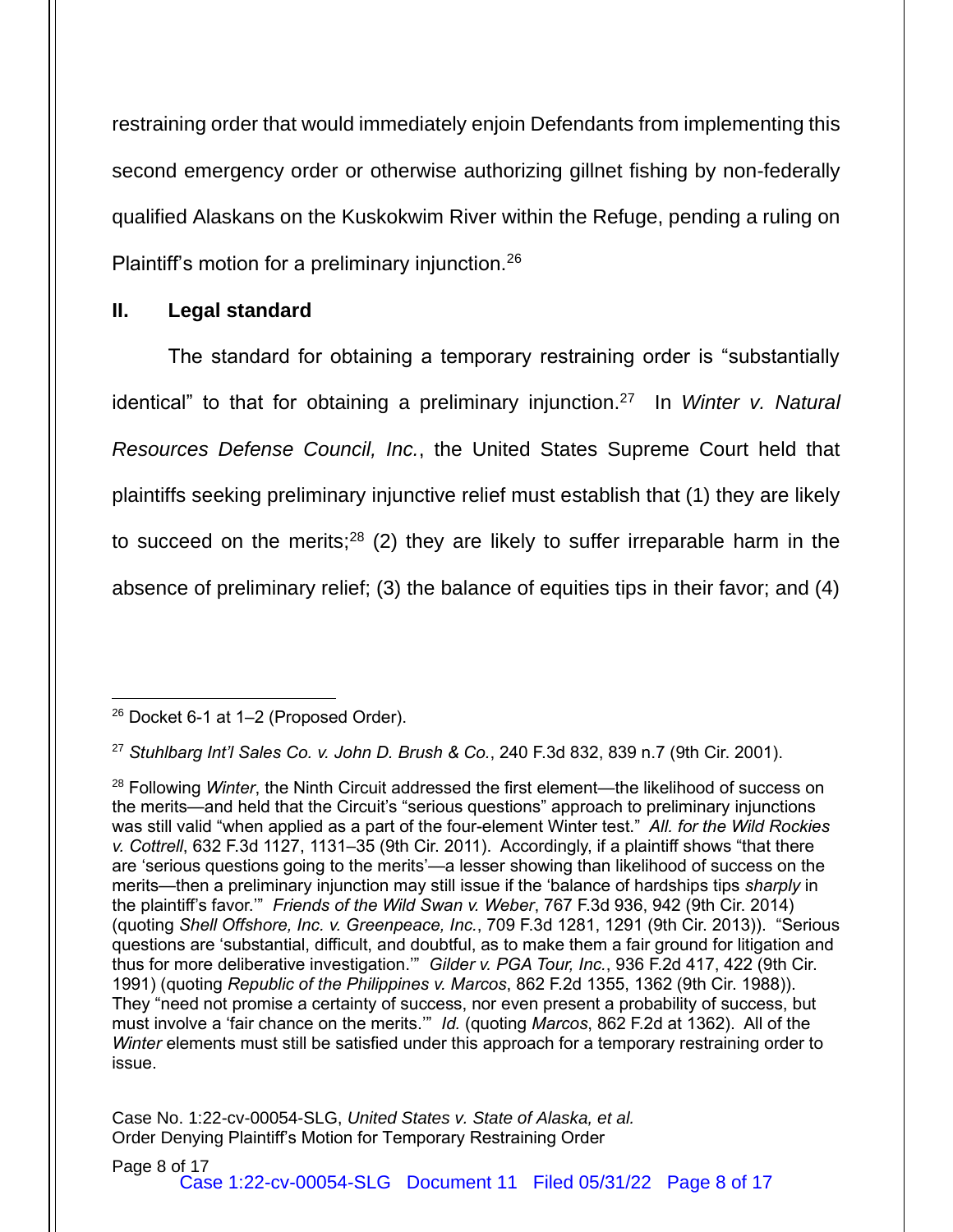a preliminary injunction is in the public interest.<sup>29</sup> Winter places the burden on a plaintiff to make a showing on all of the *Winter* factors before a court will issue a temporary restraining order.<sup>30</sup>

Injunctive relief is an equitable remedy, and "[t]he essence of equity jurisdiction is the power of the court to fashion a remedy depending upon the necessities of the particular case."<sup>31</sup> The "purpose of a [temporary restraining order] is to preserve the *status quo* pending a full hearing on a preliminary injunction."<sup>32</sup> Thus, in the context of a motion for a temporary restraining order, the issue is whether irreparable harm is likely to occur before the Court can determine whether to issue a preliminary injunction.

#### **III. Discussion**

Plaintiff asserts that all four *Winter* elements—irreparable harm, likelihood of success on the merits, the balance of the equities, and public interest—weigh in favor of a temporary restraining order. Defendants respond that Plaintiff has not

 $29$  555 U.S. 7, 20 (2008). When the federal government is a party to the action, such as here, "the balance of equities factor and the public interest factor merge." *Jones v. Bonta*, \_\_ F.4th \_\_, Case No. 20-56174, 2022 WL 1485187, at \*5 (9th Cir. May 11, 2022) (citing *Drakes Bay Oyster Co. v. Jewell*, 747 F.3d 1073, 1092 (9th Cir. 2014)).

<sup>30</sup> *See All. for the Wild Rockies*, 632 F.3d at 1135.

<sup>31</sup> *United States v. Odessa Union Warehouse Co-op*, 833 F.2d 172, 175 (9th Cir. 1987).

<sup>32</sup> *Bronco Wine Co. v. U.S. Dep't of Treasury*, 997 F. Supp. 1309, 1313 (E.D. Cal. 1996) (emphasis added).

Case No. 1:22-cv-00054-SLG, *United States v. State of Alaska, et al.* Order Denying Plaintiff's Motion for Temporary Restraining Order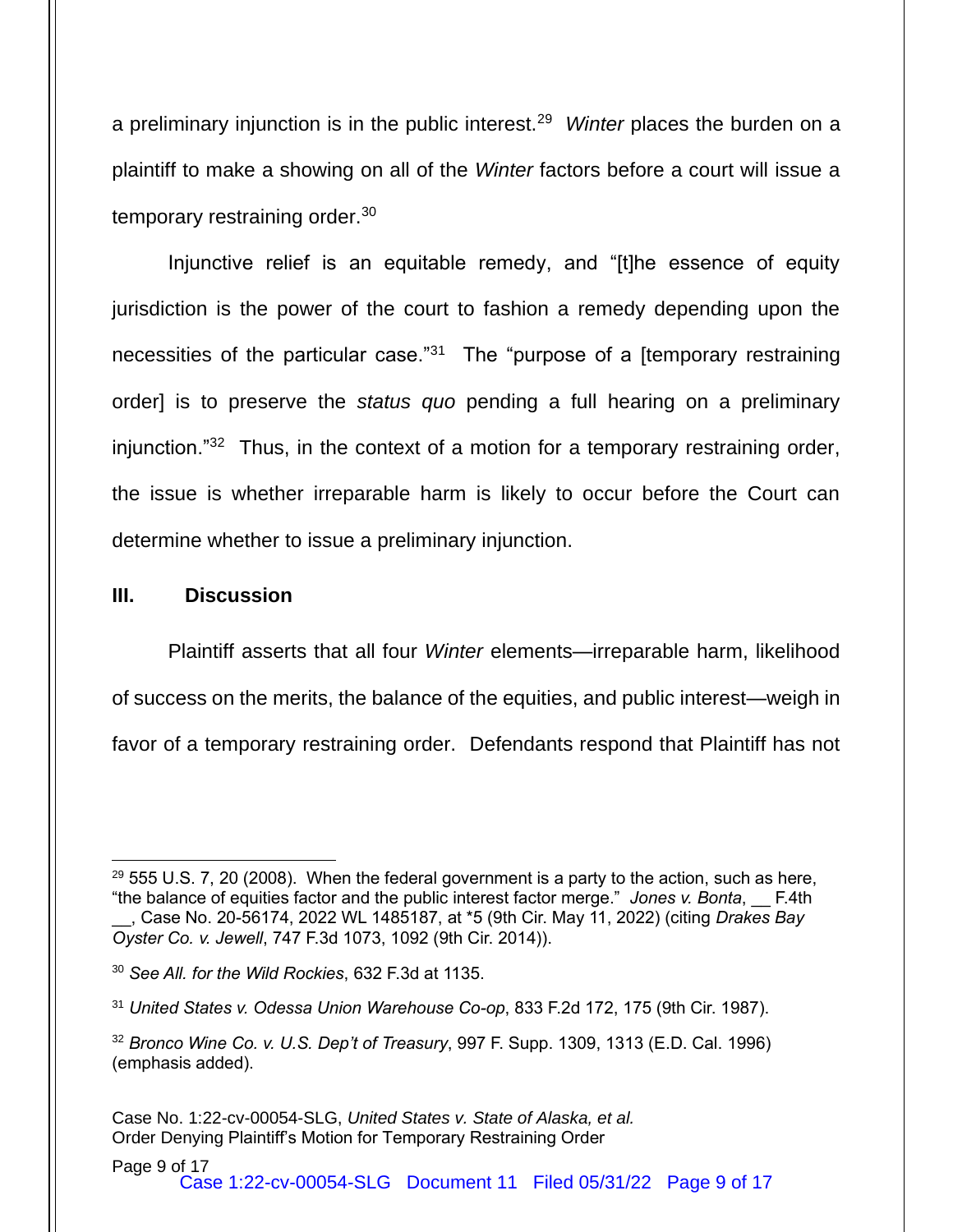shown that any of the *Winter* elements support the issuance of a temporary restraining order.

The Court finds that Plaintiff has not met its burden to show the second *Winter* element—that is, that irreparable harm is likely to occur before the Court can determine whether a preliminary injunction should issue. *Winter* requires that Plaintiff "must establish that irreparable harm is likely, not just possible."<sup>33</sup> Plaintiff contends that without a temporary restraining order, irreparable harm would occur in three ways, each of which Defendants dispute. 34

## **A. Plaintiff has not shown that irreparable harm to ANILCA's rural subsistence user priority is likely to occur before the Court determines the preliminary injunction motion.**

Plaintiff's first and primary argument stresses ANILCA's federal subsistence user priority and asserts that the State's "interference with the FSB's ability to provide for federally qualified subsistence use constitutes irreparable injury to affected rural Alaskans."<sup>35</sup> According to Plaintiff, "[f]or local villages comprised

 $35$  Docket 5 at 18.

<sup>33</sup> *All. for the Wild Rockies v. Cottrell*, 632 F.3d at 1131 (emphasis omitted) (citing *Winter*, 555 U.S. at 20–24).

<sup>&</sup>lt;sup>34</sup> Defendants also respond by criticizing Plaintiff's decision to wait until "mere days before the State's first scheduled subsistence fishing opener to file an expedited motion for a temporary restraining order." Docket 9 at 1. Defendants contend that "the alleged emergency . . . was manufactured by the United States, [and] this Court should be skeptical of the United States' claims of harm." Docket 9 at 12. Plaintiff replied to this response at Docket 10, pages 6–8. The Court notes that the State did not issue the relevant 2022 emergency order until May 13, 2022, and Plaintiff sought a temporary restraining order on May 24, 2022. The Court will not further address the motion's timeliness or the parties' purported efforts to resolve the conflict before Plaintiff filed suit.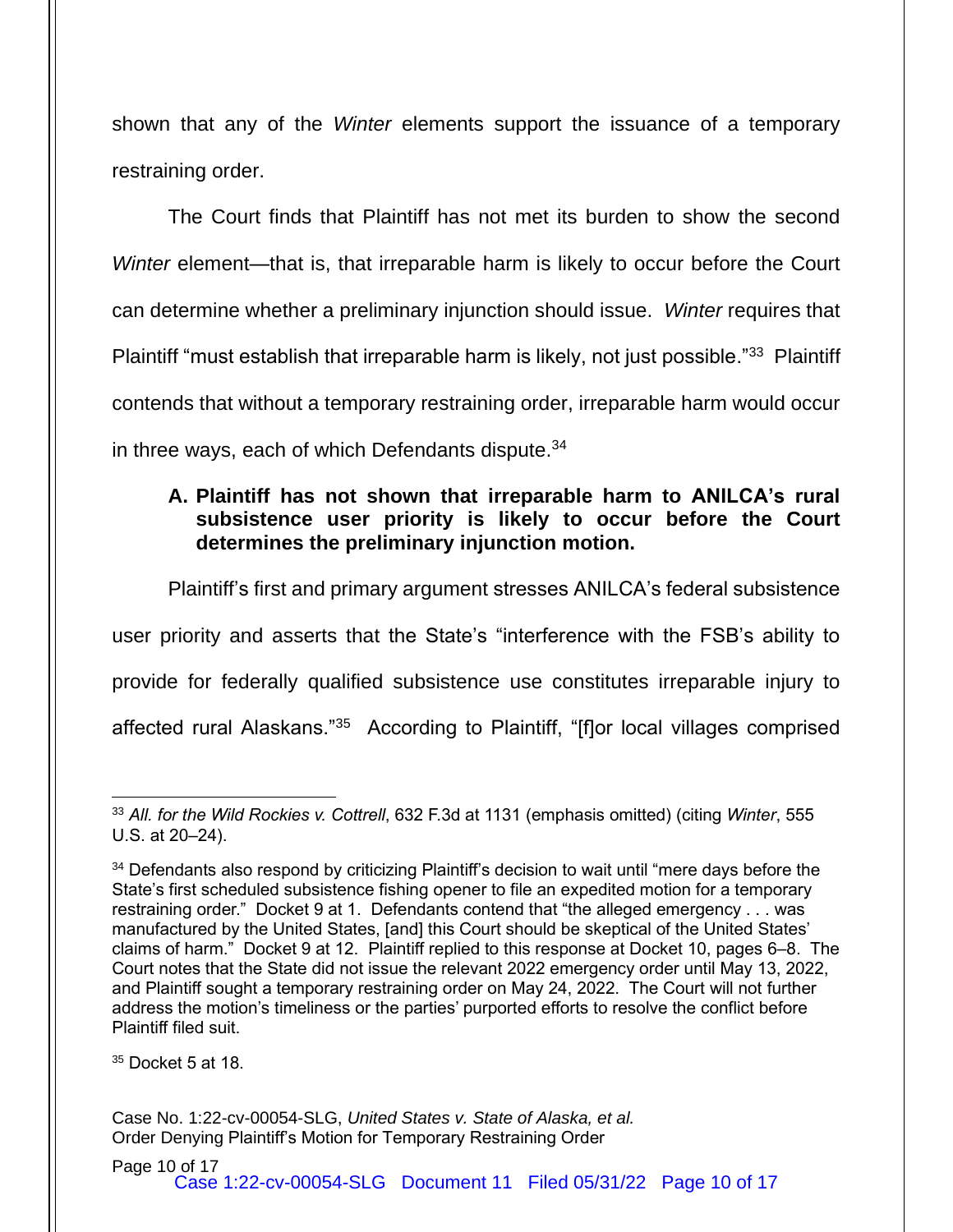almost entirely of federally qualified users, both native and non-native, salmon is a critically important food source. Each opportunity for harvest with a priority over others is important, and cannot be regained once gone."<sup>36</sup>

Defendants respond that Plaintiff fails to allege, or provide any evidence to support, "that non-federally qualified users *will in fact* catch fish in numbers that will impact federally qualified users' ability to meet their subsistence needs." $37$ According to Defendants, the non-federally qualified users expected to take advantage of the State's openings are limited to "a small number of 'individuals who have been displaced to the urban areas of Alaska' . . . who may wish to return 'to practice their traditional and cultural subsistence way of life that is closely tied to the Kuskokwim River.'"<sup>38</sup> Defendants also emphasize that Plaintiff has "not present[ed] any evidence that non-federally qualified users have taken in the past or will take in the future *a single salmon* during State openers."<sup>39</sup>

Plaintiff replies that Defendants incorrectly focus on the numbers of fish that might be harvested during state-authorized openers.<sup>40</sup> Plaintiff contends that, pursuant to *Native Village of Quinhagak v. United States*, the correct analysis

<sup>36</sup> Docket 5 at 18 (citations omitted) (citing Docket 5-1 at 3, ¶ 8 (Decl. of Boyd Blihovde); *Native Vill. of Quinhagak v. United States*, 35 F. 3d 388, 393 (9th Cir. 1994)).

 $37$  Docket 9 at 16.

<sup>38</sup> Docket 9 at 17 (quoting Docket 1-2 at 19).

<sup>39</sup> Docket 9 at 17–18.

 $40$  Docket 10 at 6.

Case No. 1:22-cv-00054-SLG, *United States v. State of Alaska, et al.* Order Denying Plaintiff's Motion for Temporary Restraining Order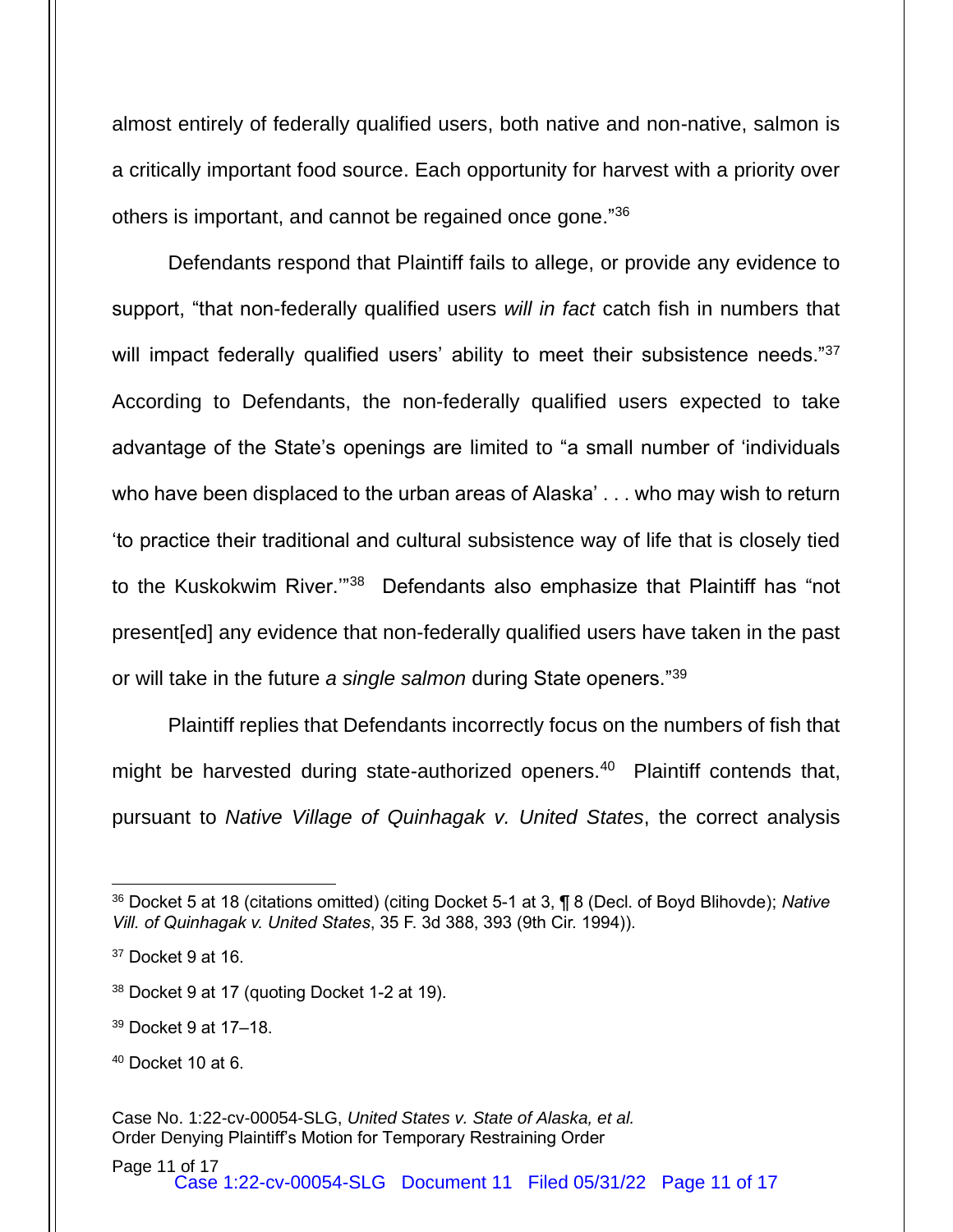focuses on whether the state emergency order interferes with the FSB's authority to regulate "the way rural Alaskans put food in their families' stomachs."<sup>41</sup>

The facts in *Native Village of Quinhagak* lessen its applicability here. There, state and federal regulations severely restricted subsistence users from harvesting rainbow trout in the Kuskokwim Bay drainage but allowed for sport fishing of rainbow trout in all Alaskan waters, including the Kuskokwim Bay drainage.<sup>42</sup> Two Native Villages challenged the fishing regulations, alleging that the restrictions on subsistence rainbow trout fishing violated ANILCA's rural subsistence use preference.<sup>43</sup> The Ninth Circuit held that the balance of hardships tipped sharply in the villages' favor, as the circuit court concluded that "[n]o policy reasons support[ed] allowing the United States and Alaska to continue their potentially unlawful regulatory programs until trial," such that the district court had abused its discretion in not issuing a preliminary injunction.<sup>44</sup> Through the affidavit of a village resident, the circuit court determined that the Native Villages had demonstrated that the restriction on subsistence fishing "interfere[d] with the Villages' way of life and cultural identity"; the circuit court held that the Native Villages need "to prove

<sup>43</sup> *Id.* at 391.

<sup>44</sup> *Id.* at 394–95.

<sup>41</sup> Docket 10 at 6 (cleaned up) (quoting *Native Vill. of Quinhagak*, 35 F.3d at 394).

<sup>42</sup> *Native Vill. of Quinhagak*, 35 F.3d at 390.

Case No. 1:22-cv-00054-SLG, *United States v. State of Alaska, et al.* Order Denying Plaintiff's Motion for Temporary Restraining Order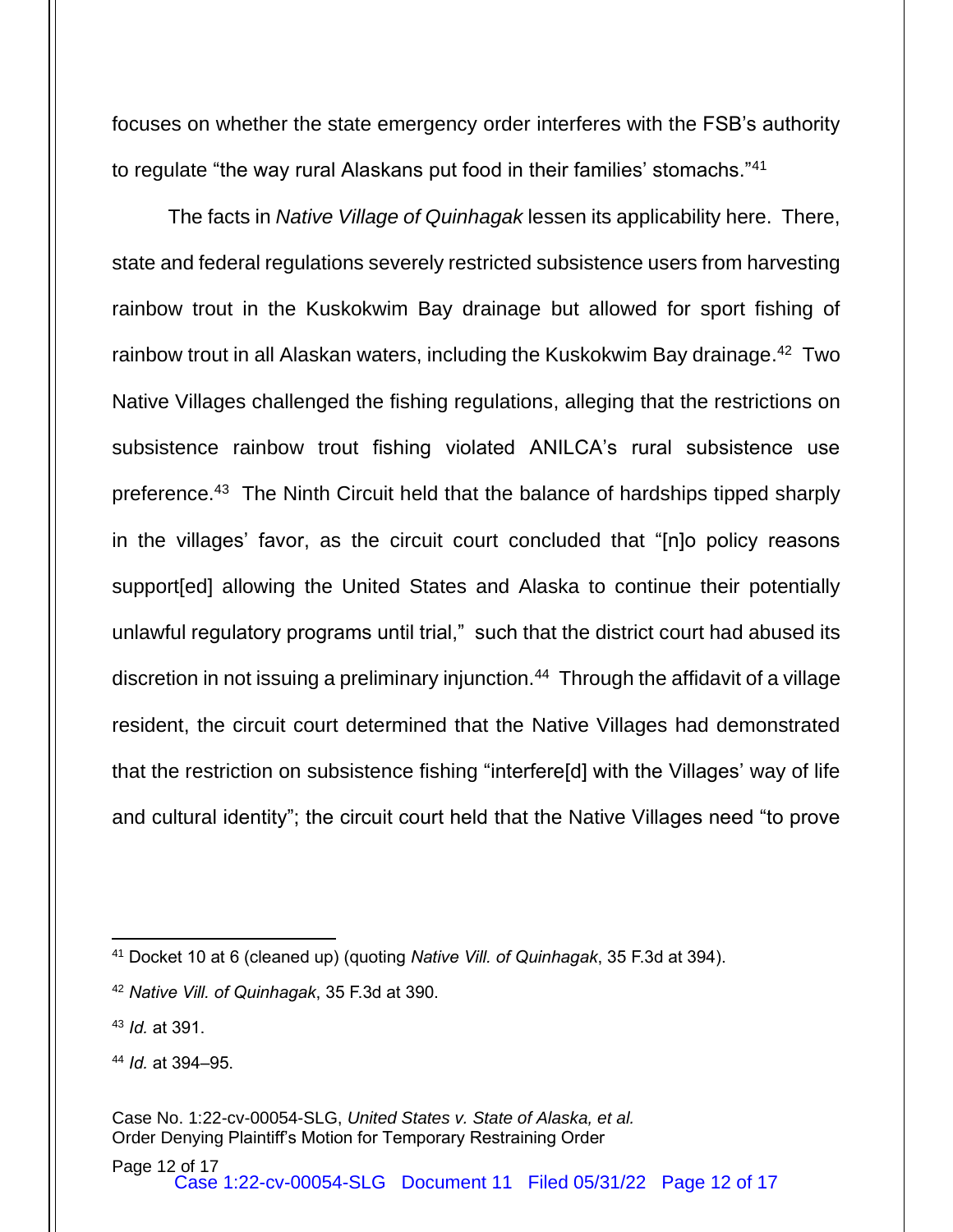nothing more in light of the clear congressional directive to protect the cultural aspects of subsistence living."<sup>45</sup>

Here, in contrast, the State's emergency action does not purport to prohibit rural subsistence users from harvesting Kuskokwim River salmon beyond the preexisting federal limitations. Rather, it authorizes other types of harvest from the Kuskokwim River, which the federal government opposes. However, Plaintiff has not provided any evidence that Alaska rural subsistence salmon harvesters, or the federal government's ability to administer ANILCA, will be irreparably harmed in the next few weeks unless a temporary restraining order is immediately entered that prohibits the State's non-federally qualified subsistence gillnet fishery during those few weeks. Notably, similar state openers occurred on the Kuskokwim River in 2021, but Plaintiff has not presented evidence that the 2021 state action harmed federally qualified subsistence users.

### **B. Plaintiff has not shown that irreparable harm is likely to occur due to uncertainty and confusion prior to the determination of the preliminary injunction motion.**

Plaintiff next asserts that federally qualified users would be harmed by "uncertainty and confusion" if the state openers are not immediately enjoined.<sup>46</sup> According to Plaintiff, the State's 2022 emergency orders "create a practical risk that large numbers of Alaskans will arrive at the State-appointed times to set

<sup>45</sup> *Id.* at 394.

 $46$  Docket 5 at 18.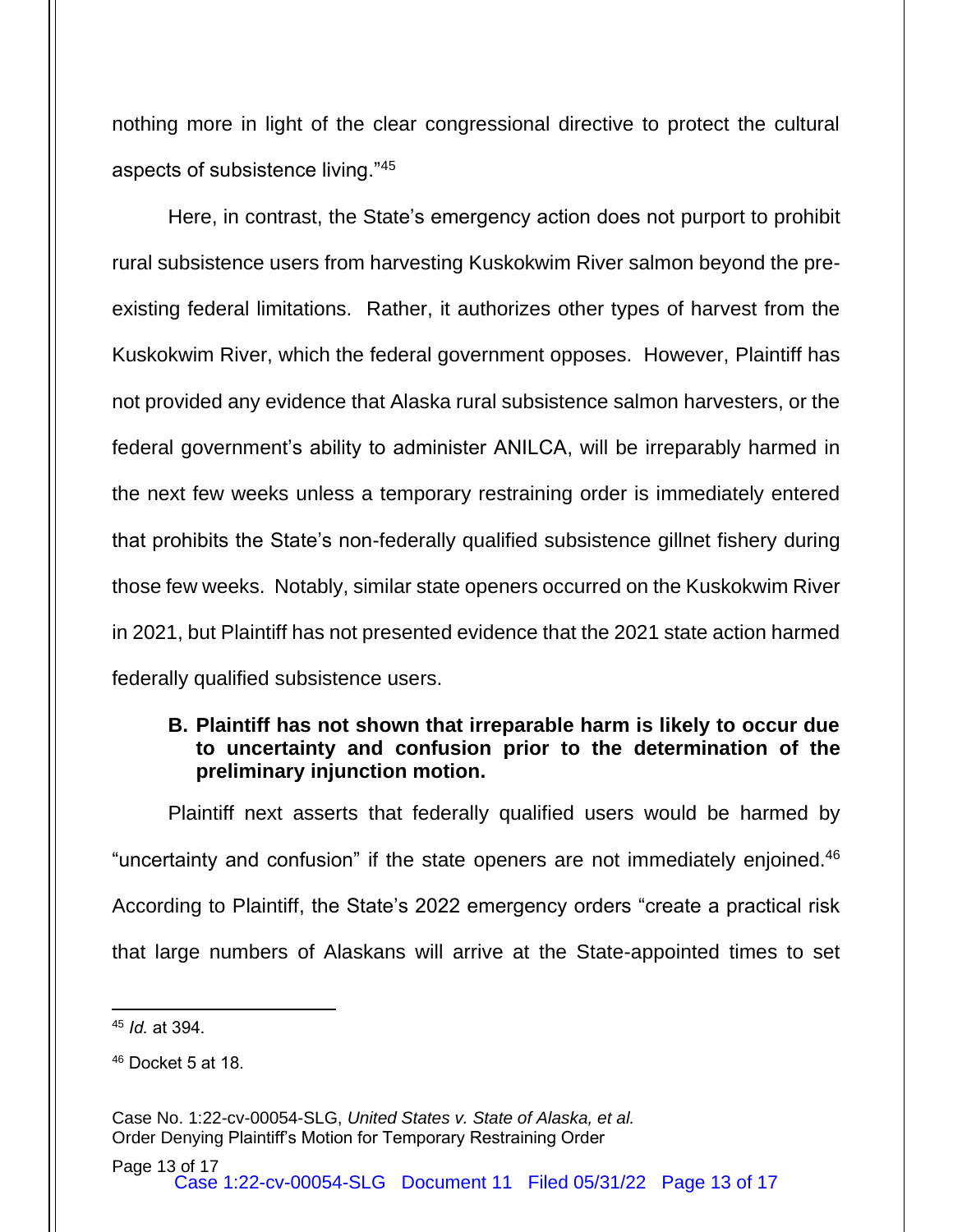gillnets on the Kuskokwim, resulting in unpredictable and extensive harvest of the depleted fisheries."<sup>47</sup> Plaintiff also contends that "Kuskokwim rural residents face the dilemma of coming closer to their historical subsistence harvest of salmon by capitalizing on the possibility of additional harvest under the State's opening, while facing possible enforcement action or other consequences of being found in violation of federal orders prohibiting such harvest."<sup>48</sup>

Defendants respond that their actions "will not cause any confusion or uncertainty."<sup>49</sup> They contend that the State's emergency orders "use plain language of the same kind that has been used in similar orders for decades—the language speaks for itself and has not resulted in confusion or uncertainty for the users in the past."<sup>50</sup> As to the alleged harm to Kuskokwim rural residents, Defendants respond that "the state openers coincide with the federal openers and contain the same gear restrictions. In other words, a Kuskokwim rural resident fishing under the state openers will not be violating federal orders."<sup>51</sup>

The Court acknowledges that the upcoming conflicting subsistence openings create a likelihood of confusion and uncertainty in the absence of a

<sup>51</sup> Docket 9 at 14–15 (footnote omitted).

<sup>47</sup> Docket 5 at 18–19.

<sup>48</sup> Docket 5 at 19.

 $49$  Docket 9 at 14.

 $50$  Docket 9 at 14.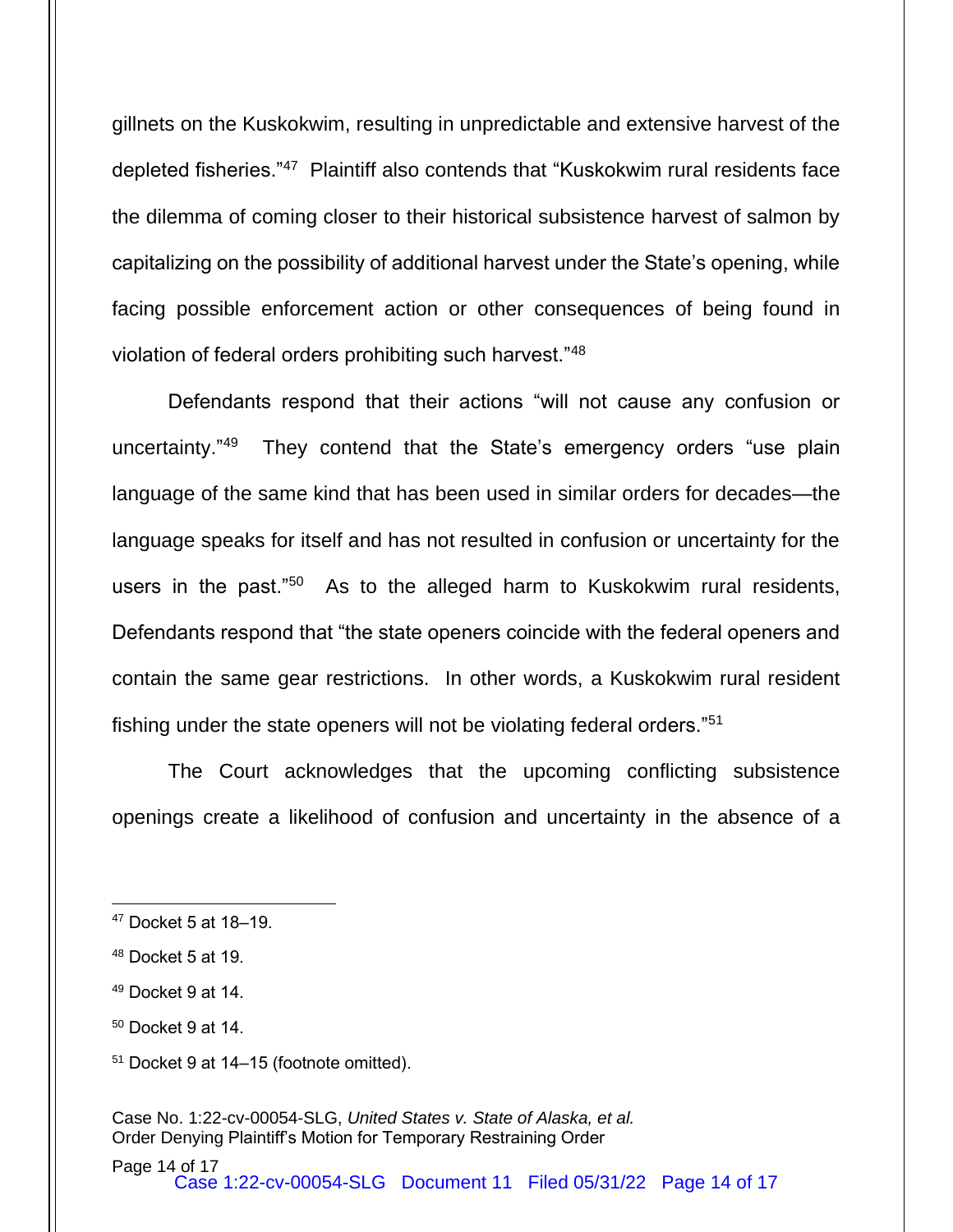temporary restraining order, and particularly for non-federally qualified subsistence fishers.<sup>52</sup> But the Court does not find that this confusion and uncertainty constitutes the type of irreparable harm that warrants the immediate entry of a temporary restraining order prior to the determination of the preliminary injunction. Rather, the Court finds that the competing perspectives of the United States and the State of Alaska warrant the careful consideration by this Court that can only occur after full briefing on the preliminary injunction motion has been accorded to both parties.

## **C. Plaintiff has not shown that irreparable harm is likely to occur to Kuskokwim River salmon populations prior to the Court's determination of the preliminary injunction motion.**

Third, Plaintiff asserts that irreparable harm will occur because "Kuskokwim Chinook and chum salmon populations are in decline, and face risk of overharvest."<sup>53</sup> According to Plaintiff, the environmental injury to the Kuskokwim Chinook and chum salmon alone is a sufficient basis for a temporary restraining order.<sup>54</sup> Plaintiff points to the State's "recent request for a federal 'fishery disaster determination' for the 2021 Kuskokwim River salmon fishery" as evidence of the declining salmon resources.<sup>55</sup>

 $52$  The Court notes that this same confusion and uncertainty took place for the entire season in 2021, and, for good or for bad, represents the current *status quo*.

<sup>53</sup> Docket 5 at 20; *accord* Docket 5 at 17–18 (citing "threats to declining fisheries resources").

<sup>54</sup> Docket 5 at 19.

 $55$  Docket 5 at 20.

Case No. 1:22-cv-00054-SLG, *United States v. State of Alaska, et al.* Order Denying Plaintiff's Motion for Temporary Restraining Order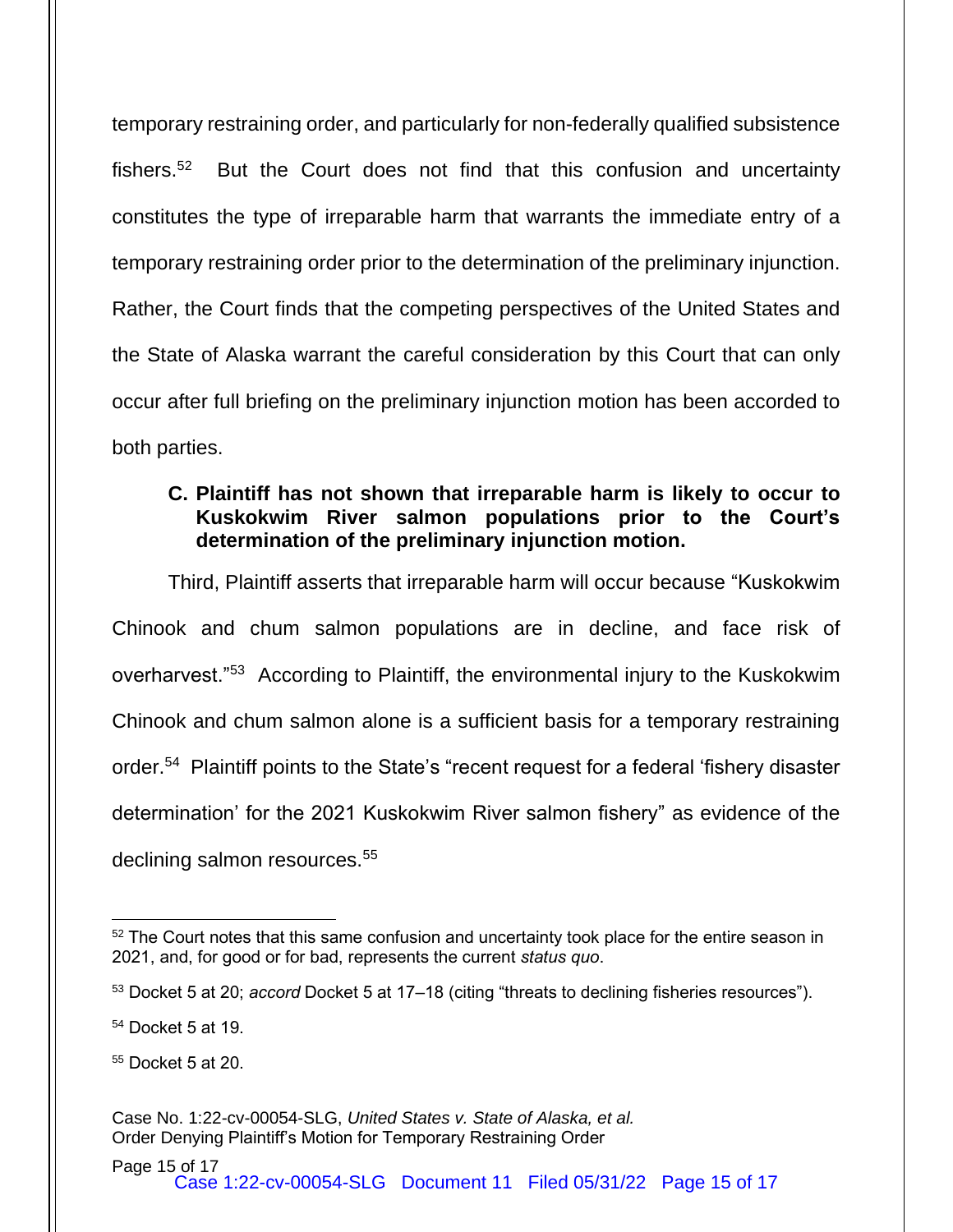Defendants respond that Plaintiff has presented no scientific or other evidence showing "that an unspecified number of non-federally qualified users potentially taking a few hundred Chinook [salmon] will cause 'irreparable harm to resources."<sup>56</sup> Defendants maintain that Plaintiff's own actions of opening two drift net harvesting opportunities—involving "larger gear that more easily targets Chinook and purposefully removes salmon . . . from the allegedly critically depressed stock"—will cause more harm to the salmon population than the State's actions of allowing limited non-salmon harvesting with some incidental salmon bycatch. 57

Plaintiff has provided some evidence that in recent years, the populations of Chinook and chum salmon appear to be in decline. <sup>58</sup> Plaintiff has also asserted that without the federal emergency action restricting gillnet fishing, "it was possible that the subsistence harvest of Chinook could have significantly depleted the run."<sup>59</sup> However, Plaintiff has presented no evidence that non-federally qualified users contribute in any meaningful way to this decline in the Chinook and chum salmon population. In short, Plaintiff has not demonstrated that Kuskokwim River

 $59$  Docket 5-1 at 5,  $\P$  13 (Decl. of Boyd Blihovde).

<sup>56</sup> Docket 9 at 15 (quoting Docket 6 at 3).

<sup>57</sup> Docket 9 at 15–16.

<sup>58</sup> Docket 5-1 at 2, ¶ 5 (Decl. of Boyd Blihovde).